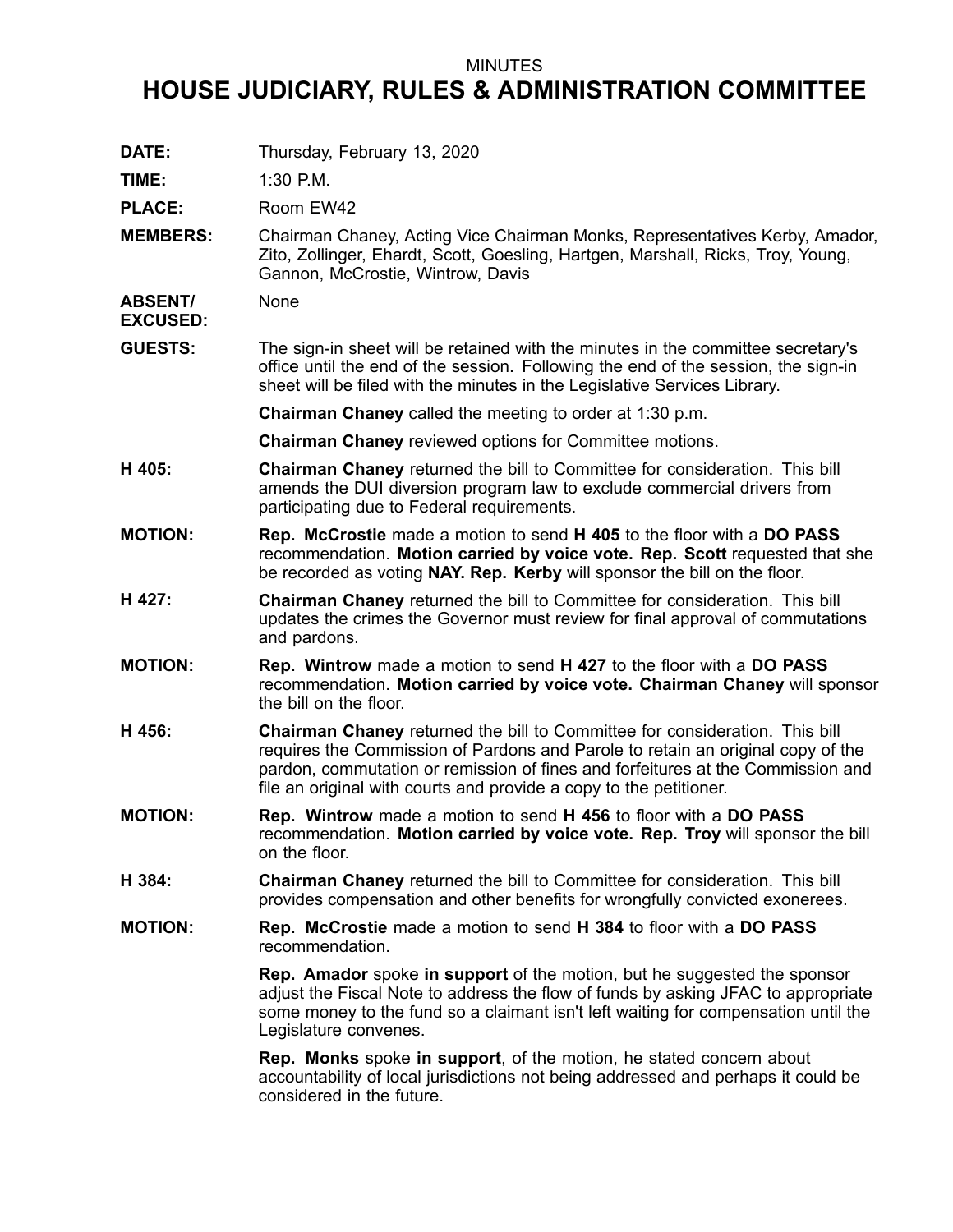**Rep. Ricks**, explained this bill does not prevent <sup>a</sup> person from filing <sup>a</sup> civil claim, but it does limit payouts from the State at <sup>a</sup> maximum amount if the claimant receives an award from another jurisdiction. He said he would also work with **Rep. Amador** to address the Fiscal Note.

**VOTE ON MOTION: Chairman Chaney** called for <sup>a</sup> vote on the motion. **Motion carried by voice vote. Rep. Ricks** will sponsor the bill on the floor.

**H 432: Chairman Chaney** returned the bill to Committee for consideration. This bill allows for the creation of <sup>a</sup> Criminal Justice Integrated Data System through the state Controller's Office.

> **Rep. Marshall** stated he had concerns about the voluntary nature of the program and the possibility data would not be complete enough to generate valid outcomes. He was also concerned about the cost.

- **MOTION: Rep. Wintrow** made <sup>a</sup> motion to send **H 432** to the floor with <sup>a</sup> **DO PASS** recommendation.
- **SUBSTITUTE MOTION: Rep. Scott** made <sup>a</sup> substitute motion to **HOLD H 432** in committee. Speaking to the motion she said it is important to understand what is being shared, how it is being shared and it needed to be reviewed further.

**Rep. Young** stated she opposed taxpayer dollars supporting priority access to data by participating non-governmental agencies. She explained she would not support the bill as written, but would support it if these concerns could be addressed.

**Rep. Zollinger** spoke **in support** of the substitute motion. He stated he supported the overall goal of the bill, but shared the concerns stated by **Reps. Marshall, Scott** and **Young.**

**Reps. Wintrow** and **Hartgen** spoke **in support** of the original motion. They reiterated the data being used is not new data, there are provisions to protect it and it could help the state address serious challenges in the criminal justice system.

**Rep. Troy**, stated the price tag for such <sup>a</sup> system would be extraordinarily high if the state wasn't piggybacking on the Controller's office data system. The cost of the data analysts is small in comparison to the amount of money the state could save in the long run.

**AMENDED SUBSTITUTE MOTION: Rep. Kerby** made an amended substitute motion to send **H 432** to General Orders. Speaking to the motion, Rep. Kerby said he liked the intent of the bill. However, he shared some concerns mentioned by other Committee members.

**Reps. Troy** and **Scott** spoke **in support** of the amended substitute motion.

**VOTE ON AMENDED SUBSTITUTE MOTION: Chairman Chaney** called for <sup>a</sup> vote on the amended substitute motion to send **H 432** to General Orders. **Motion carried by voice vote. Rep. Troy** will sponsor the bill on the floor.

**Chairman Chaney** turned the gavel over to **Vice Chairman Monks**.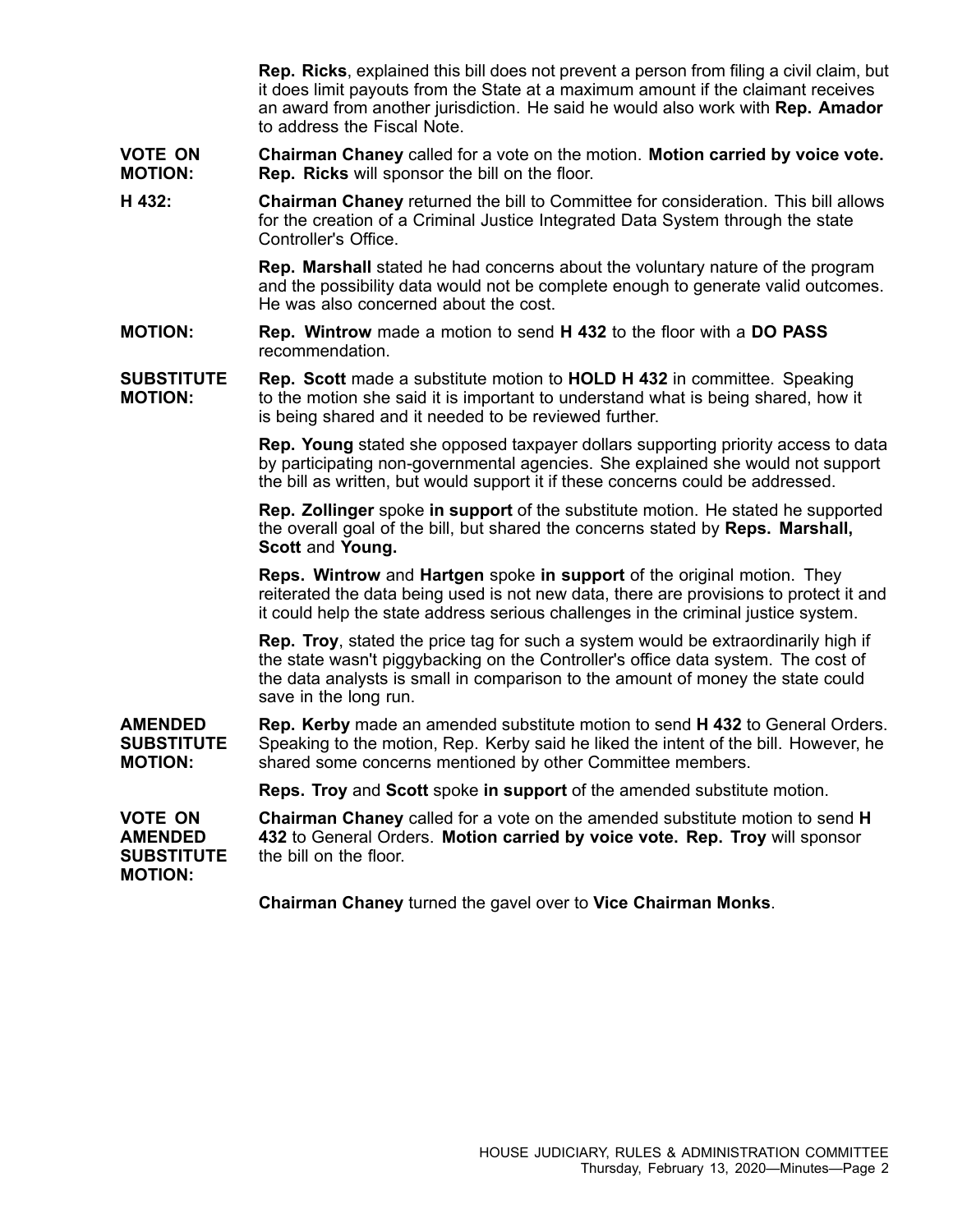**H 469: Chairman Chaney** presented the bill which amends the drug trafficking statute as it relates to minimum amounts of heroin that can be possessed without triggering mandatory minimum sentences, and it adds specified quantities and sentencing time frames for possession of fentanyl. Chairman Chaney explained the current law sets the amount of heroine too low for many personal users. It could result in trafficking charges rather than just possession charge. Fentanyl is <sup>a</sup> new compound that is being cut into other drugs as <sup>a</sup> filler and the quantities for drug trafficking possession are similar to what is being proposed for heroin. Chairman Chaney recapped the recent Legislative history regarding the drug trafficking statute and stated this bill is the result of much discussion and compromise among stakeholders. Although this bill does not address marijuana, Chairman Chaney explained <sup>a</sup> recent district court opinion on how weight measurement of marijuana laced edibles would likely be considered when determining mandatory drug trafficking sentences.

> In answer to questions from the Committee, **Chairman Chaney** provided an example that one pound of marijuana laced gummy edibles would not be measured as one pound of marijuana, and therefore would not trigger <sup>a</sup> mandatory sentence. He said he couldn't speculate on whether <sup>a</sup> higher court would interpret the district court opinion differently.

> **Holly Koole Rebholltz**, Idaho Prosecuting Attorneys Association; **Murphy Olmstead**, Idaho Sheriff's Association; and **Paul Jagosh**, Idaho Fraternal Order of Police, spoke **in support** of **H 469**. It was explained that past public testimony on mandatory minimum sentencing bills was focused on defendants getting caught up in mandatory sentences for possession of heroin in the lowest tier. This bill addresses the biggest area of concern and is <sup>a</sup> reasonable compromise. In answer to Committee questions, Mr. Jagosh stated five grams of heroin has <sup>a</sup> \$1,000 street value and is 50 to 75 doses and is still considered a dealers amount.

> **Gary Dawson**, self-employed forensic toxicologist, testified about fentanyl's potency. He stated that five grams of fentanyl is enough to overdose 50 to 100,000 people. In answer to Committee questions, he explained how fentanyl is used for medical purposes and how it is being abused illicitly and described the physical symptoms from overdosing, which generally result in respiratory failure and cardiac arrest.

> **Tom Arkoosh**, Idaho Association of Criminal Defense Council (IACDC), spoke **in opposition** to the bill. He stated giving judges discretion in uniform sentencing rather than mandatory sentencing would be more effective if the real intent of this legislation is to distinguish between trafficking and personal use. He questioned why only heroin was addressed since the IACDC proposed to reduce the lower tiers of marijuana. In answer to questions to from the Committee, Mr. Arkoosh clarified his organization is supportive of the bill's intent to increase the heroin possession amount, but it falls short of separating traffickers from addicts.

> **Scott McKay**, attorney with Nevin, Benjamin, McKay & Bartlett, reiterated the history of past bills addressing mandatory minimum sentencing. He said this bill is <sup>a</sup> step in the right direction, but it still endorses mandatory minimum sentences and does not get to the fundamental issue of letting judges determine fair sentences. He suggested the bill be referred to the amending order to address marijuana quantities and define edibles.

**Eric Parker** spoke **in support** of the bill.

In response to testimony regarding the addition of marijuana and edibles, **Chairman Chaney** explained this bill, as written, has the best chance of moving forward. He stated if marijuana edibles become <sup>a</sup> sentencing issue, it could be addressed in the future.

**Vice Chairman Monks** turned the gavel over to **Chairman Chaney**.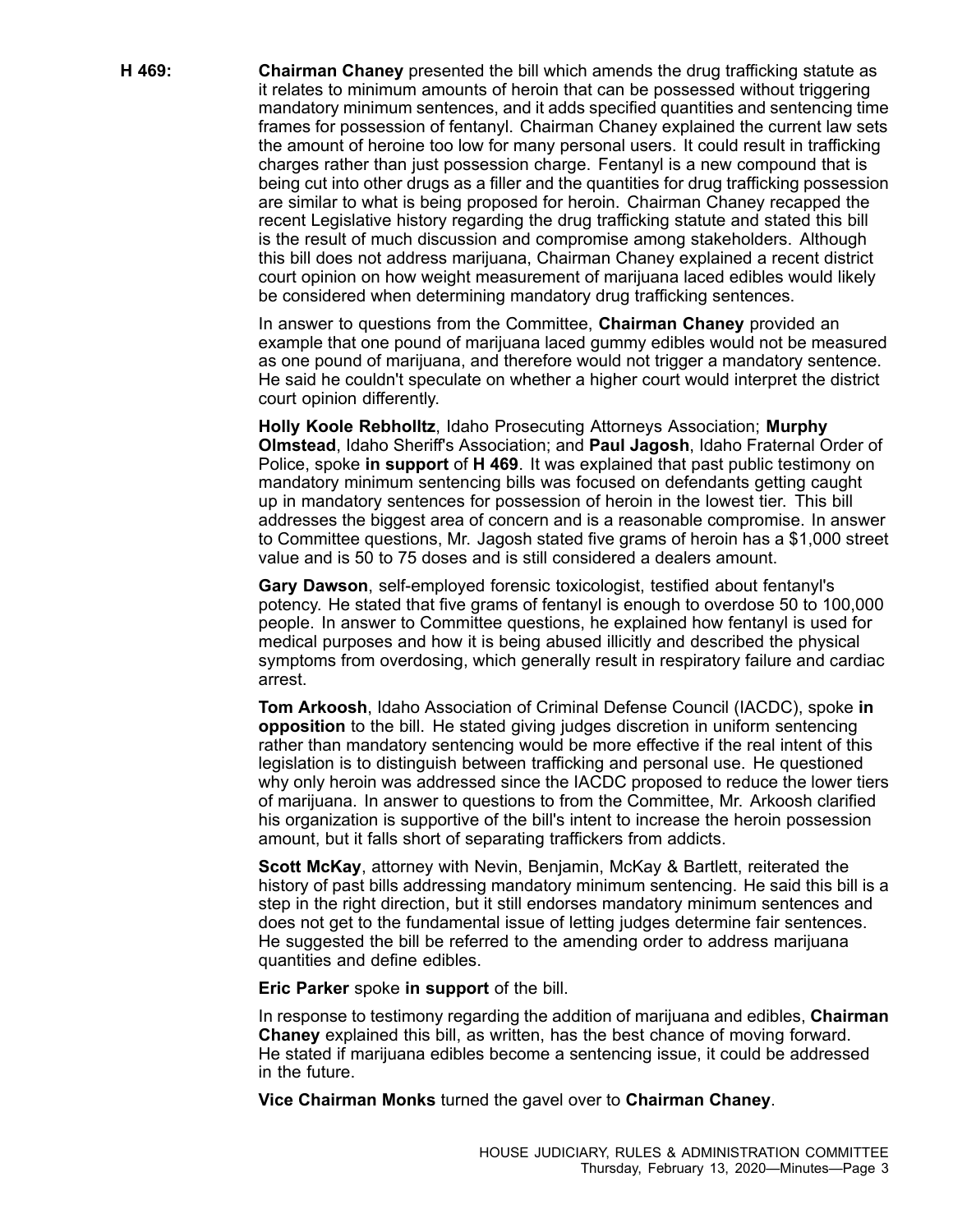**H 457: Rep. Christensen** presented the bill to prohibit registered sex offenders from living within 500 feet of licensed daycares. It grandfathers those who may already live within 500 feet, and it will not apply if <sup>a</sup> daycare opens within 500 feet of an offenders established residence. He requested the Committee send the bill to General Orders to correct some errors in the existing sex offender registry code. Rep. Christensen yielded his time to **Frank Lee** to explain the amendment.

> **Frank Lee**, Givens Pursley, representing Boise Rescue Mission, explained the error relates to exemptions for certain residential shelters and facilities that may house registered sex offenders. He explained the goal is to retain the exception, but make sure the prohibition against loitering around school grounds and day cares continues.

**H 467: Rep. Zollinger** explained this bill would reverse the law that allowed warrantless arrests for certain misdemeanors, which the Idaho Supreme Court (ISC) has ruled unconstitutional. He requested the Committee send the bill to General Orders to delete the section discussing felonies because it is covered in <sup>a</sup> previous section and to make some technical corrections in the Statement of Purpose. In answer to Committee questions, he stated he did not have the bill reviewed by the judiciary, but the ISC findings are clear. He said this bill is consistent with about 38 other states and he worked with prosecutors.

**Jamie Richmond** spoke about her experience regarding protection orders.

**Von Killeen**, Idaho Sheriff's Association, spoke **in opposition** to the bill. He requested the Committee hold the bill for one year because the association is working with **Sen. Burgoyne** and other stakeholders on <sup>a</sup> constitutional amendment. He explained it would be time consuming to bring these protections back if the constitutional amendment was successful. He stated this will take away protections, primarily for women.

In answer to questions from the Committee, **Rep. Zollinger** stated constitutional amendments are difficult to adopt. He said it is important to balance probable cause and due process rights, and obtaining <sup>a</sup> warrant is not that difficult.

**Chairman Chaney** called <sup>a</sup> 10-minute recess at 3:20 p.m.

**Chairman Chaney** reconvened the meeting at 3:28 p.m.

**UNANIMOUS CONSENT Chairman Chaney** made <sup>a</sup> unanimous consent request to move **H 406** to the end of the agenda. There being no objection, the request was granted.

**REQUEST:**

**H 383: Rep. Wintrow** presented the bill to allow for civil protection orders in cases of sexual assault. She emphasized the bill does not trigger removal of firearm rights, as that is only allowed under the Domestic Violence Act. She explained this is needed because current law only allows protection orders in cases where the victim has <sup>a</sup> domestic or intimate partner relationship with the alleged offender. She stated the bill offers <sup>a</sup> balanced approach to offering some peace of mind to victims and due process rights to alleged perpetrators. Rep. Wintrow yielded her time to **Annie Hightower, Aleshea Boals** and **Sheriff Donahue** to provide details.

> **Annie Hightower**, Director of Law and Policy for Idaho Coalition Against Sexual and Domestic Violence, explained 2018 data indicated that 67 percent of sexual assault victims would not qualify for <sup>a</sup> civil protection order under current law. She said it is disappointing that judges can issue protection orders for telephone harassment, but not for one of the most intimate and invasive crimes outside of homicide. She shared her personal story of being sexual assaulted, and how fear can impact <sup>a</sup> victim's ability to function.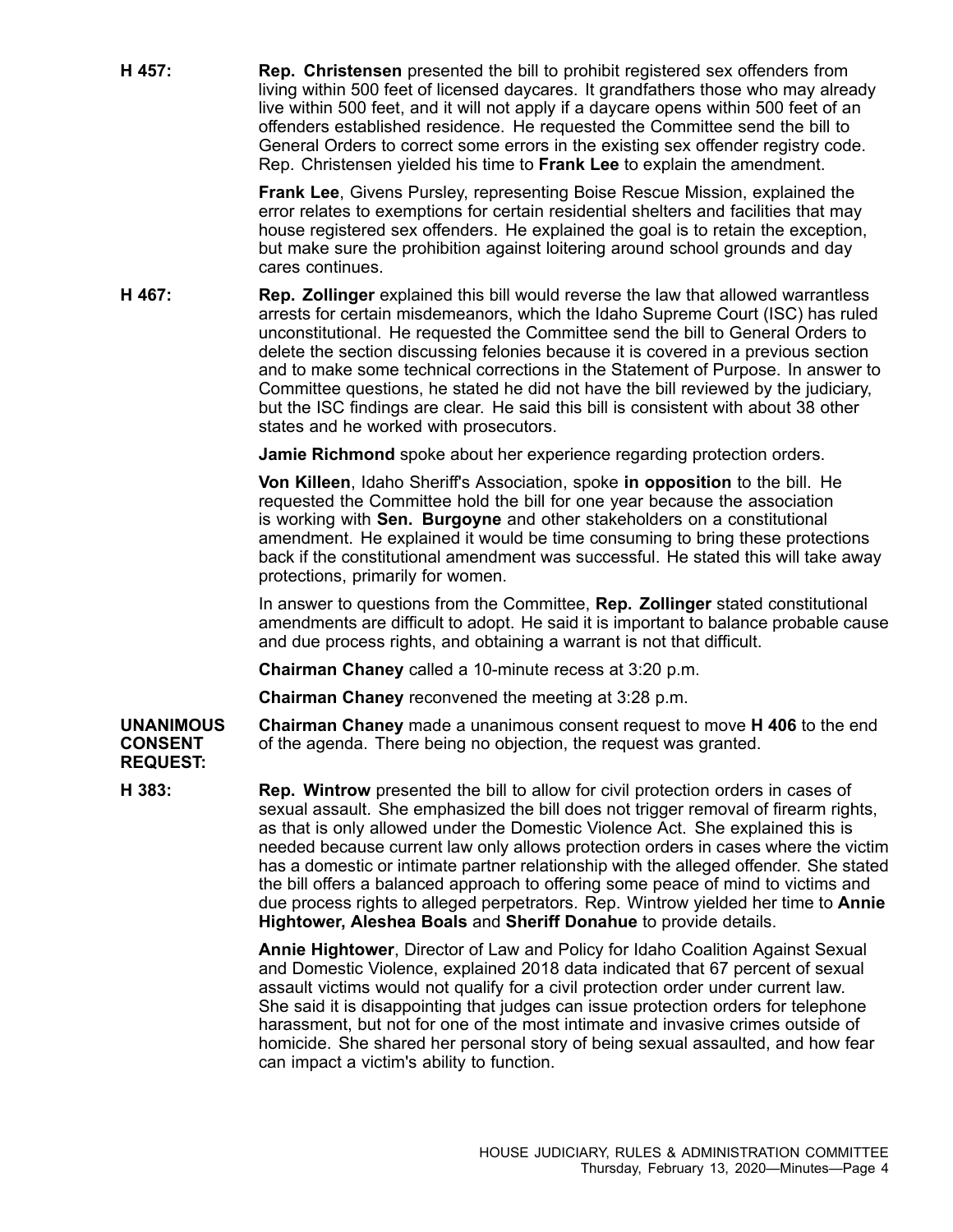**Aleshea Boals**, Victim Witness Coordinator, Canyon County, stated protection orders are needed because most sexual assault crimes are not quickly investigated. She shared the story of <sup>a</sup> 13-year old victim that needed to move out of state until criminal charges were filed.

**Sheriff Kieran Donahue**, Canyon County Sheriff explained that law enforcement doesn't have immediate protection tools available. He described the complexity of these cases and the time it takes to investigate. He reiterated both the victim and offender have rights, but this legislation provides <sup>a</sup> little bit of <sup>a</sup> time out to give victims some peace of mind so they can try to put their lives back together.

**Coleen Zahn**, Deputy Attorney General and Chief of the Criminal Division, responded to Committee questions by explaining the process for obtaining <sup>a</sup> civil protection order. She explained the method of service as outlined in I.C. 39-6310. She stated the preponderance of the evidence standard would be used rather than the clear and convincing evidence standard. She explained the Federal firearm restriction as outlined in the Lautenberg Amendment only applies to protection orders involving an intimate partner relationship. The law defines an intimate partner.

**Terry Durden**, Chief Legal Advisor, Ada County Sheriff's Office; **Julie Custer**, AAUW; **Christine Beckstead**; **Dr. Scott Smith**, Executive Director, Bingham Crisis Center; **Lori Burelle**, Southwest National Organization for Women; **Sue Canfield**, retired victim advocate, spoke **in support** of **H 383**. They spoke of the ability to better serve sexual assault victims by giving them time to process their experiences with some peace of mind and freedom from fear of violence. It was stated that false reports of sexual assault are rare because of the intimate nature of the crime.

**Jinny Peterson**, and **Andrea Parker** spoke **in opposition** to **H 383**. They stated concerns about ex parte proceedings infringing on <sup>a</sup> person's Constitutional rights to due process. They spoke of the cost and reputational damage that alleged perpetrators can incur and this matter should be dealt with in the criminal court, not civil court.

**Danielle Swerin**, Women's and Children's Alliance Court Advocate and Research Analyst at Idaho State Police, responded to questions from the Committee. She explained data is not publicly available on the respondent when <sup>a</sup> protection order is issued against them. Respondents can request <sup>a</sup> termination of <sup>a</sup> protection order if it is determined false claims are made against them. Judges have the flexibility to establish different boundary distances for different environments when the applicant and respondent work or go to school together.

**Chairman Chaney** thanked the page, **Matthew DeMordaunt** for his service.

**H 406: Rep. Troy** explained this bill closes some gaps in the female genital mutilation (FMG) law adopted last year. The bill prohibits FMG on <sup>a</sup> child and <sup>a</sup> child cannot be taken out of state for the procedure. This also adds the crime to the list of violent felonies eligible for \$5,000 victim compensation.

> **Lori Burrelle**, Southwest Idaho National Organization for Women, requested clarification on whether this bill would prohibit <sup>a</sup> parent from taking <sup>a</sup> child out of state for medical treatment if **H 465** were to pass. **Chairman Chaney** explained they are separate issues and it would not.